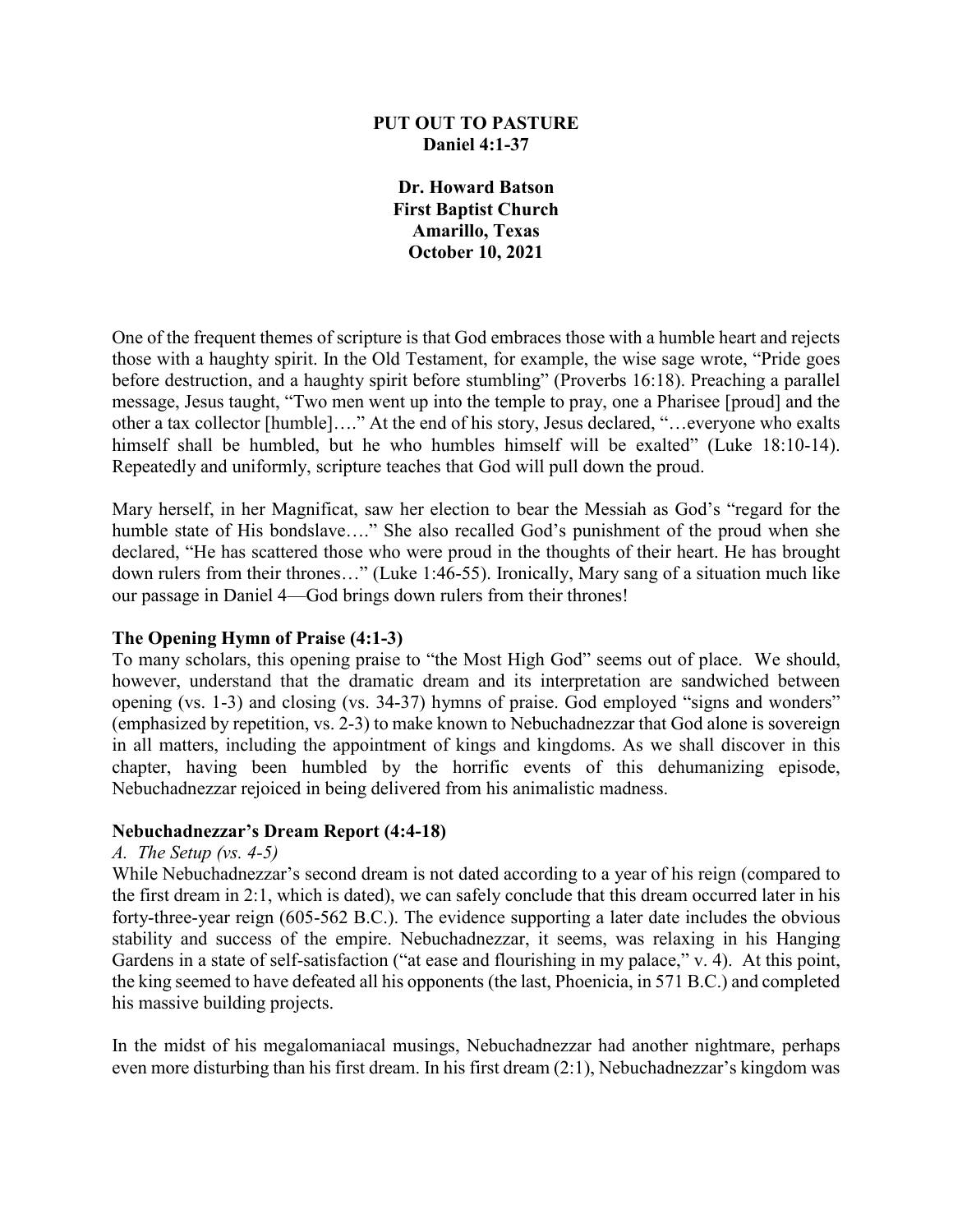one of several ultimately replaced by God's Kingdom (2:36-45). In Nebuchadnezzar's second nightmare, however, Nebuchadnezzar was personally threatened for his prideful spirit.

## *B. The unwise wise men (vs. 6-7)*

Reminiscent of their first failure (2:10-11, 27), the Chaldean conjurers were unable (or unwilling) to interpret the dream for their king. Unlike the demands related to the first dream, the king was only requiring his wise men to interpret the dream, not divinely make it known (cf. 2:2-11). Despite the simplified demands with Nebuchadnezzar's second nightmare, the diviners were defeated once again: "they could not make its interpretation known" (v. 7).

## *C. A spirit of the holy gods (vs. 8-9)*

Finally, following the failure of his fellow wise men, Daniel came forth to make known the meaning of the mysterious dream. Nebuchadnezzar described Daniel as having "a spirit of the holy gods." Being a polytheist, Nebuchadnezzar attributed Daniel's giftedness to pagan gods, ignoring the God of gods and Lord of kings (2:47). Having previously proven his prowess as an interpreter of dreams, Daniel was recognized by the king as beyond being baffled (v. 9).

## *D. A tree in the midst of the earth (vs. 10-18)*

The idea of a cosmic tree was frequent in antiquity. Notice the tree was placed in a prominent location—"the midst of the earth." Such a symbol was employed by various cultures as an icon for power, vitality, and protection. Under such colossal trees, the inhabitants of creation were nurtured. The gargantuan branches offered foliage and fruit that both sheltered and fed the birds of the air and beasts of the field. Readers of the Old Testament are familiar with the imagery of Ezekiel 31 (cf. Ezekiel 17:1-10), where pharaoh is depicted as a towering cedar of Lebanon which touched the clouds.

As Nebuchadnezzar lay on his bed, focusing on the foliage and fruit of the towering tree, an "angelic watcher" descended upon the dream-like scene declaring a message. The Hebrew word for "angel" is translated literally as "one who is awake."

With a clarion call, the angelic watchman commanded the chopping down of the cosmic, towering tree. Following its fall, the birds and beasts had to retreat to alternative shelter. The stump and roots, however, were to remain, banded with iron and bronze. Most likely, the remaining stump signified a hint of hope, as the tree was not utterly destroyed. The band, likewise, served as a protective wrapping of the remnant of the once-great, towering timber.

Inexplicably, the dream makes a metaphorical leap as the images are suddenly switched (v. 15). Without warning, the angel ended all talk about the cosmic tree and spoke of a man who is transformed into a beast. Before we protest too profusely about mixed metaphors (the jumbled images of a tree being addressed as a man, who, in turn, becomes beast-like), we would do well to remember that such is the very nature of the dream state. In our dreams, the rules of nature that govern the "wide-awake" world are null and void. In dreams, trees are men, and men transform into beasts seamlessly, without the concerns or questions of the fully conscious world. In one of my most memorable dreams, I could "fly," effortlessly airborne, from city to city without any regard for gravity. That which was unquestionably accepted in my 2:00 a.m. dream, flying, brought a chuckle within when I awoke at 6:00 a.m.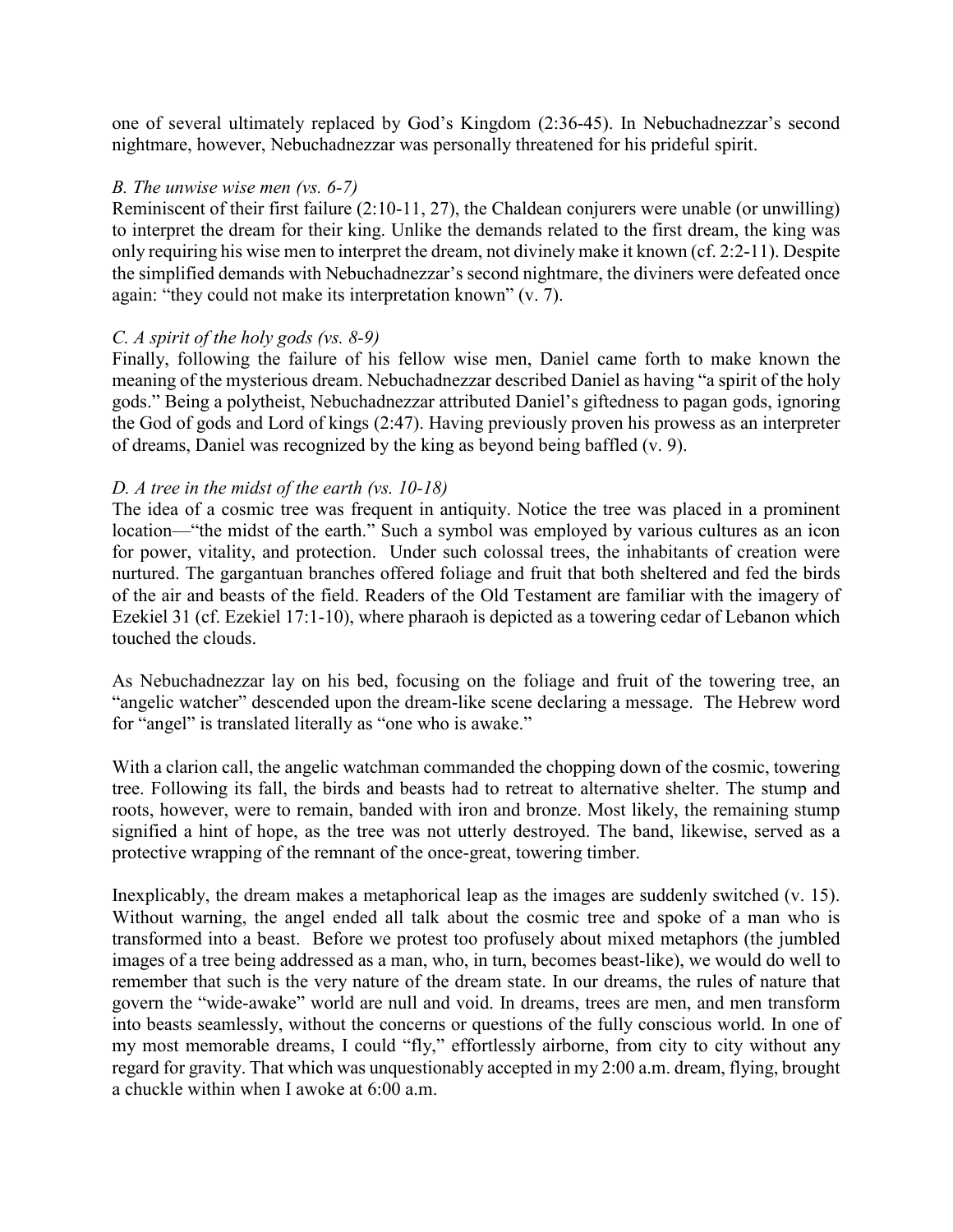The reference to "seven periods" of time has stirred much debate among biblical scholars. Exactly how long will the tree-man remain beast-like? The best translations of the Aramaic, ʿiddan, is "seven appointed times," denoting a fixed and definite period. The translations that read "seven periods of time" (NASB, ESV) capture the essence of the designation more accurately than those that read "seven years" (NIV). Most likely the "seven periods" is symbolic of the complete time necessary to humble Nebuchadnezzar—much like the "seven times" hotter furnace was completely hot (v. 3:19).

## **Daniel's Interpretation of the Dream (4:19-27)**

Like their former failure in chapter 2, the Chaldean conjurers were unable to declare the meaning of the dream to the king. Once again, therefore, Daniel steps forward to deliver the dream's interpretation to Nebuchadnezzar. Even the pagan potentate recognized Daniel as having divine guidance. The king declared to Daniel, "…you are able, for a spirit of the holy gods is in you" (4:18b). As a polytheistic pagan (believing in many gods), Nebuchadnezzar had neatly (or so he thought) subsumed Yahweh—the one-and-only true God—into the existing structure of his theological framework.

As Daniel discerned the troubling meaning of Nebuchadnezzar's nightmare, he displayed "shock and awe" in his countenance. The king himself, therefore, coaxed the Judean wise man to come forth candidly with the true meaning of the dream. Perhaps softening the blow, Daniel "wished" the interpretation on the king's enemies rather than the king himself. This familiar formula of "wishing a message on one's enemies" is found on several occasions in the Old Testament where the messenger seeks to distance himself from an unwelcomed message (1 Samuel 25:26; 2 Samuel 18:32). After all, Nebuchadnezzar was well-known for his fits of rage. In chapter 2, the king became "very furious" and gave orders to destroy all the wise men of Babylon (2:12). In the next chapter, Nebuchadnezzar was "filled with wrath" and heated the fiery furnace sevenfold to mend his shattered pride (3:19).

In short, Daniel prophetically declared that Nebuchadnezzar himself was the tree (v. 22). Like the towering timber, the king's influence had reached into the sky above and to the ends of the earth below. If the tall tree was the king, the decree of the "angelic watcher" was the very command of the Most High God. Nebuchadnezzar would, therefore, be reduced to a fallen tree and a beast-like creature who would be forced to leave the comfort of the palace to graze in dew-drenched pastures. This animal-like state would persist (seven periods of time) until the arrogant king recognized the reality of God's absolute sovereignty. While kingdoms rise and fall and kings come and go, God alone sits forever on his throne. Rather than reflecting on himself as a "self-made man," the powerful king was humbled as less-than-a-man until he identified the Most High God as the only true maker and breaker of men. Finally, the spared stump and roots represented the restoration of the king once he recognized that "heaven rules" (v. 26).

Displaying a hopeful grace, Daniel candidly calls upon the king to cease sinning and "do righteousness" and "show mercy to the poor" (v. 27). Only then can the king be placed back into prosperity.

# **The Fulfillment of the Dream (4:28-33)**